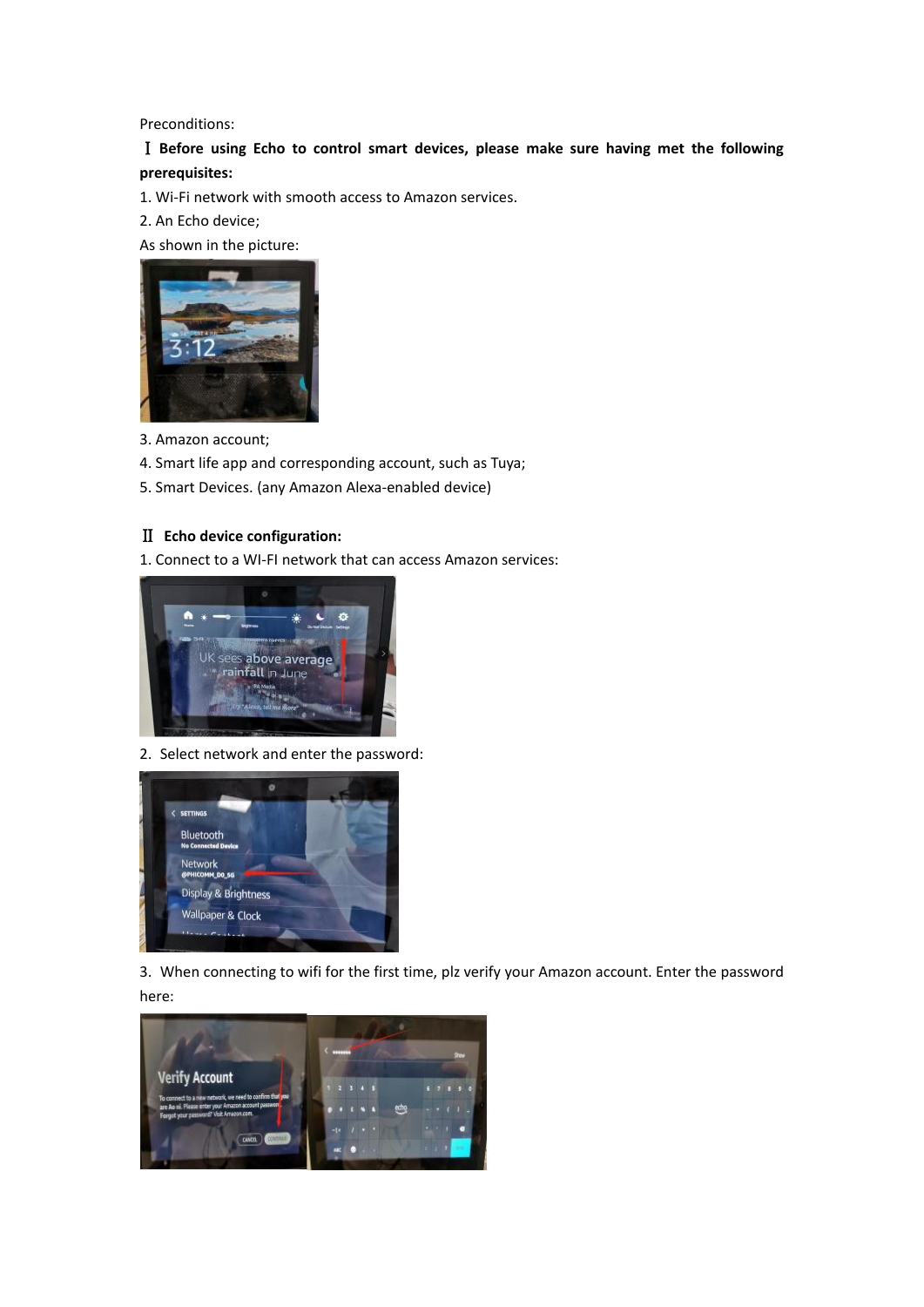Notice:

Amazon Alexa may refuse to added new device in the account when there are other device exist. So plz remove any other device in the Amazon alexa app on your phone in advance

Set up the mobile phone;

## Ⅲ **Add Amazon Alexa suppported devices to Tuya APP:**

Login in app, add the device and rename the device in English English. Note: Here we advice a simple English name for the device, such as one, two, etc.;



IV Download and configure Amazon Echo on your mobile phone; Note:

1. Configure Amazon Echo through brower page or Alexa app.

link for configuration online: http://alexa.amazon.com/spa/index.html

Alexa app download: For IOS, search and download "Amazon Alexa" in Apple Store of your iPhone; for Android, search and download "Amazon Alexa" through Google Play.<br>Here we takes configuration for iPhone as an example. The configuration for web is the same.

4.1 Open the Amazon Alexa app, and log in with your account and password:



4.2 Bind account of Tuya to Amazon Alexa, as shown below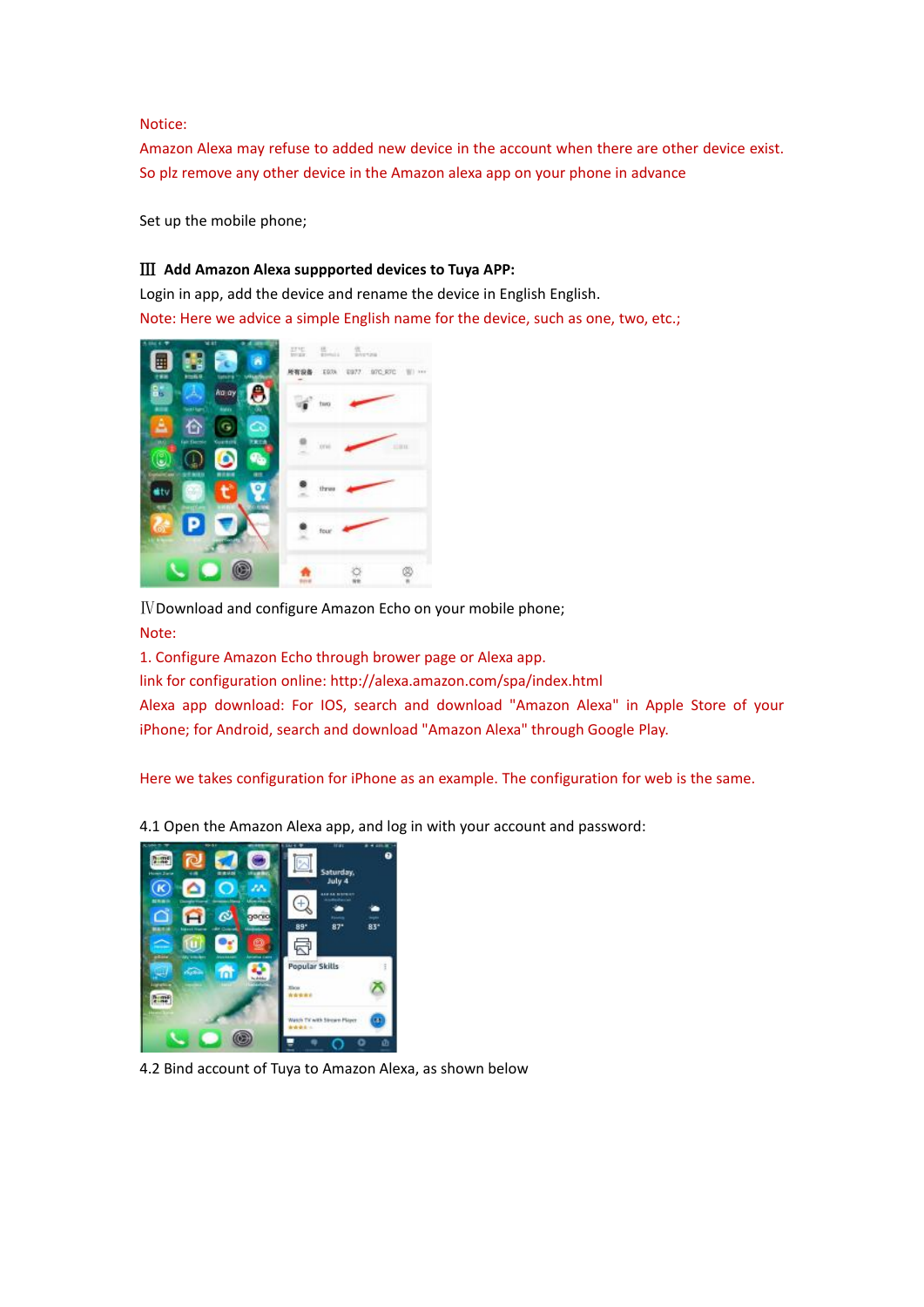

4.3 Enter your Tuya account and password:



## 4.4 Add Amazon Alexa supported device in Echo



4.5 Once added successfully,you will see the device on the list and check the camera: